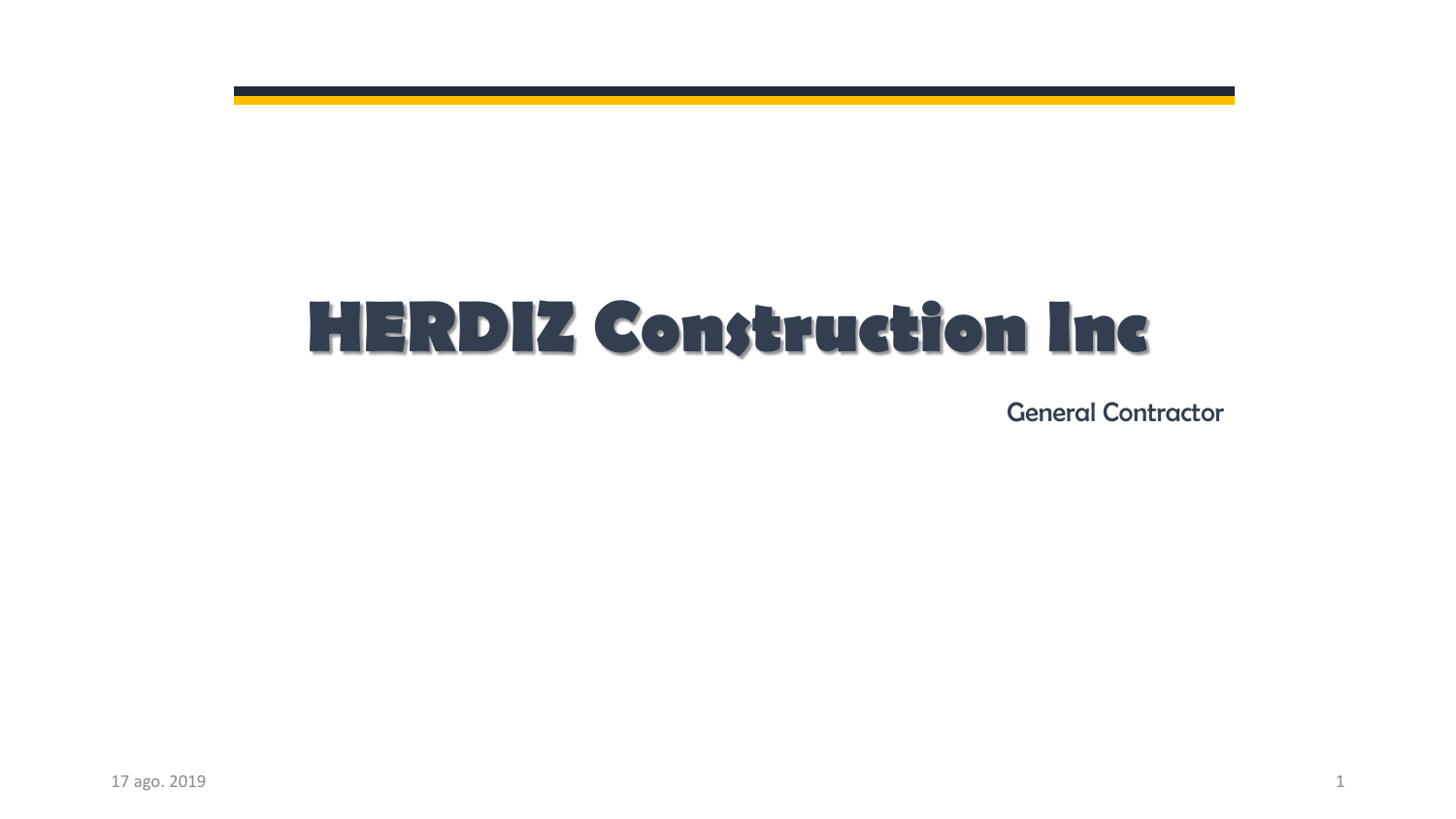## **Repair of clinker oven support tracks**

- 1. Throughout the repair process is in-situ without removing the track from the oven, in any case the oven is rotated during the process of repair,
- 2. Radiographic quality of welding, only 2% rejection
- 3. Rates of deposit exceeding 4 Kg/h, automated welding and cutting system, special welding provide superior to the base metal properties of manufactures, extends the working life more than 100% over the original part ,
- 4. Estimated savings of 30% vs. traditional systems of repair.

#### **Benefit Limitations**

1. You must change the business strategy with the timely procurement for strategic alliance provider.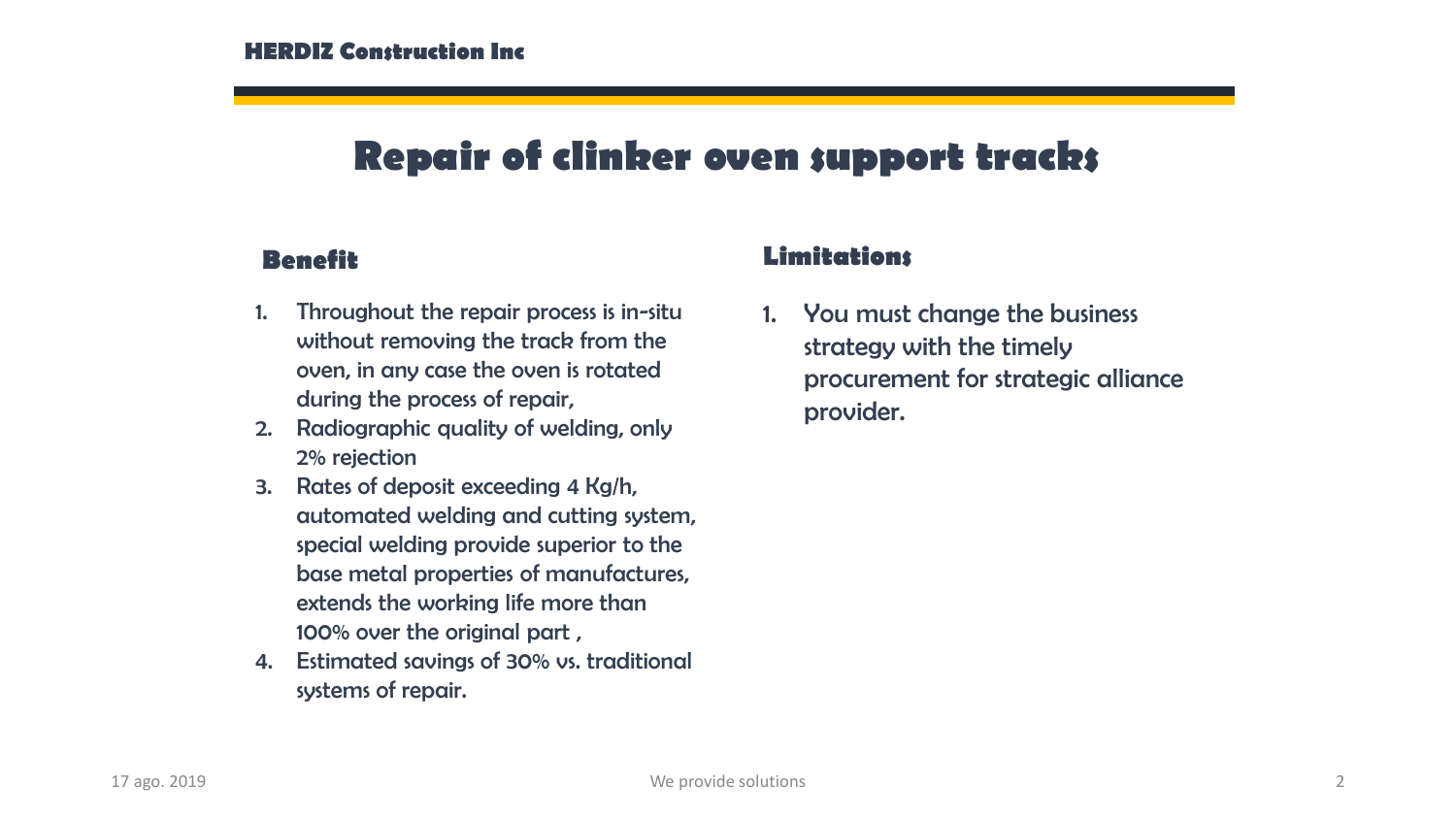

Repair of the defect of upsetting that it suffers during the process of filming. RIM material moves to the sides and shaped burrs that will crack and break causing cracks in the kernel of the rim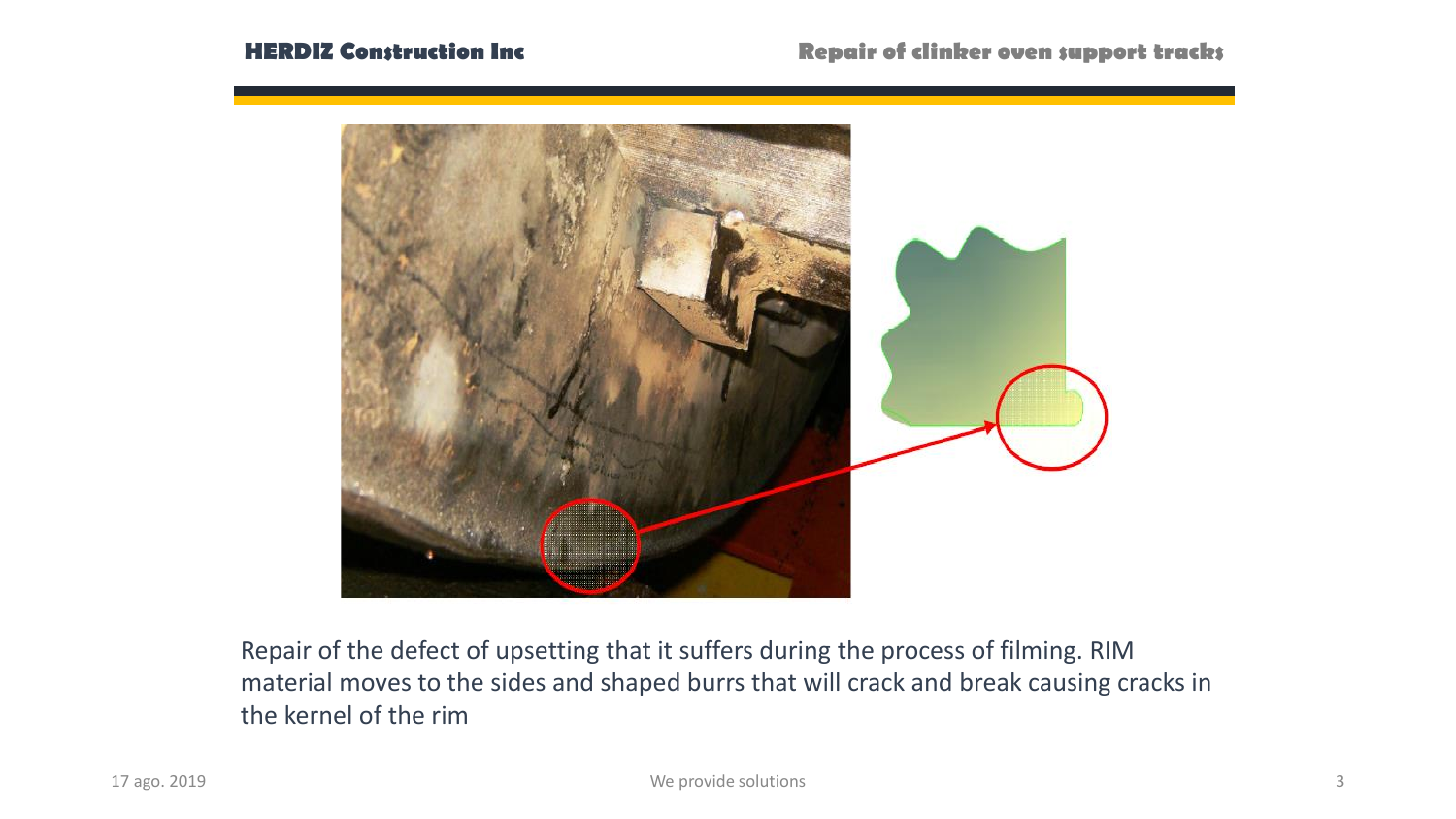#### **HERDIZ Construction Inc Repair of clinker oven support tracks**







When Rotary drums have several years of continuous work on the tracks or wheels form parallel stripes and valleys to cause vibrations, by loosening screws anchor, they break the bases of the foundations, loosen the refractory interiors, as well as wear and tear sliding, fatigue of material, pitting corrosion, misalignment between other damage.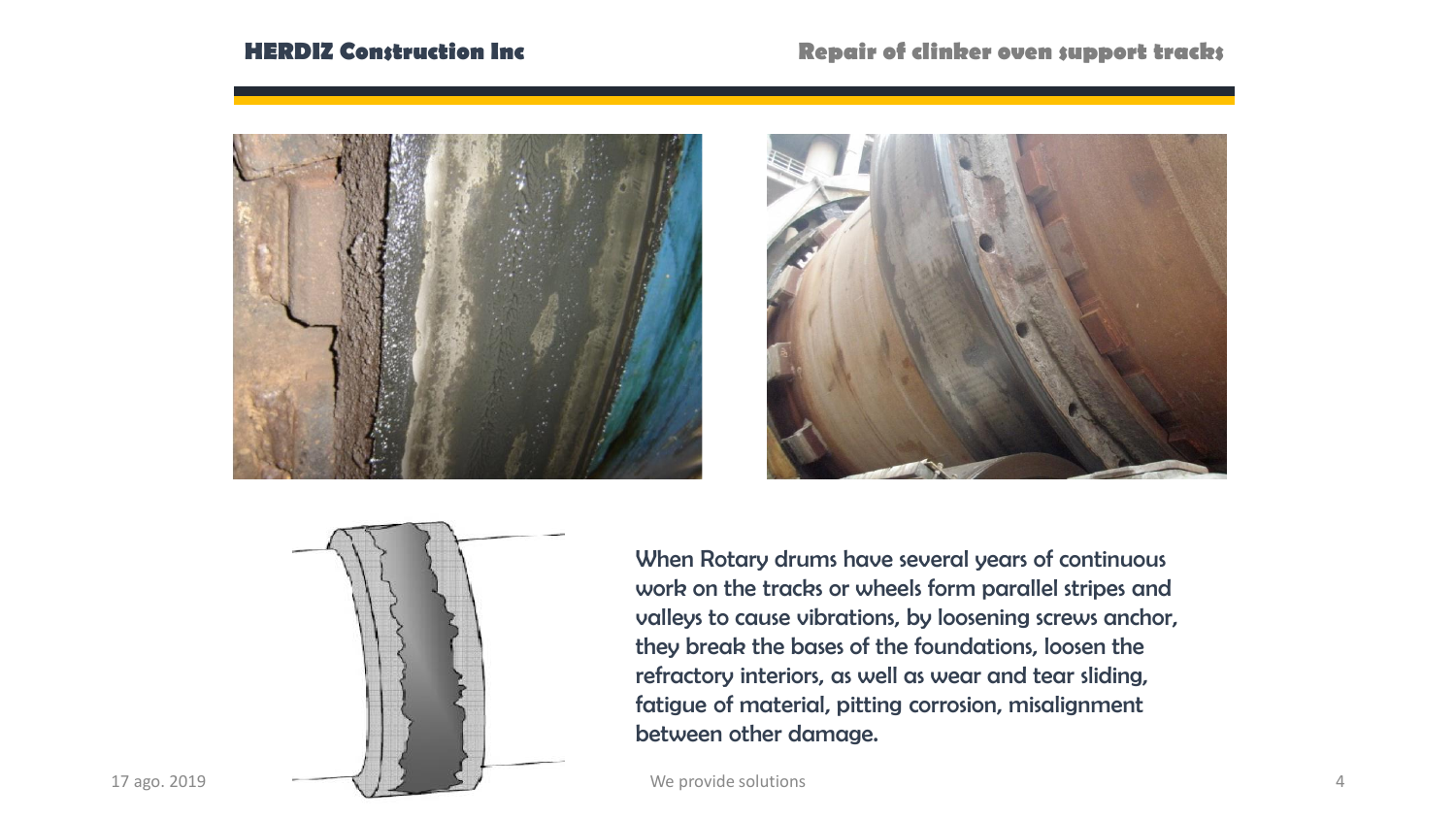

Almost always damage formation of strips this present on tracks or wheels and rollers simultaneously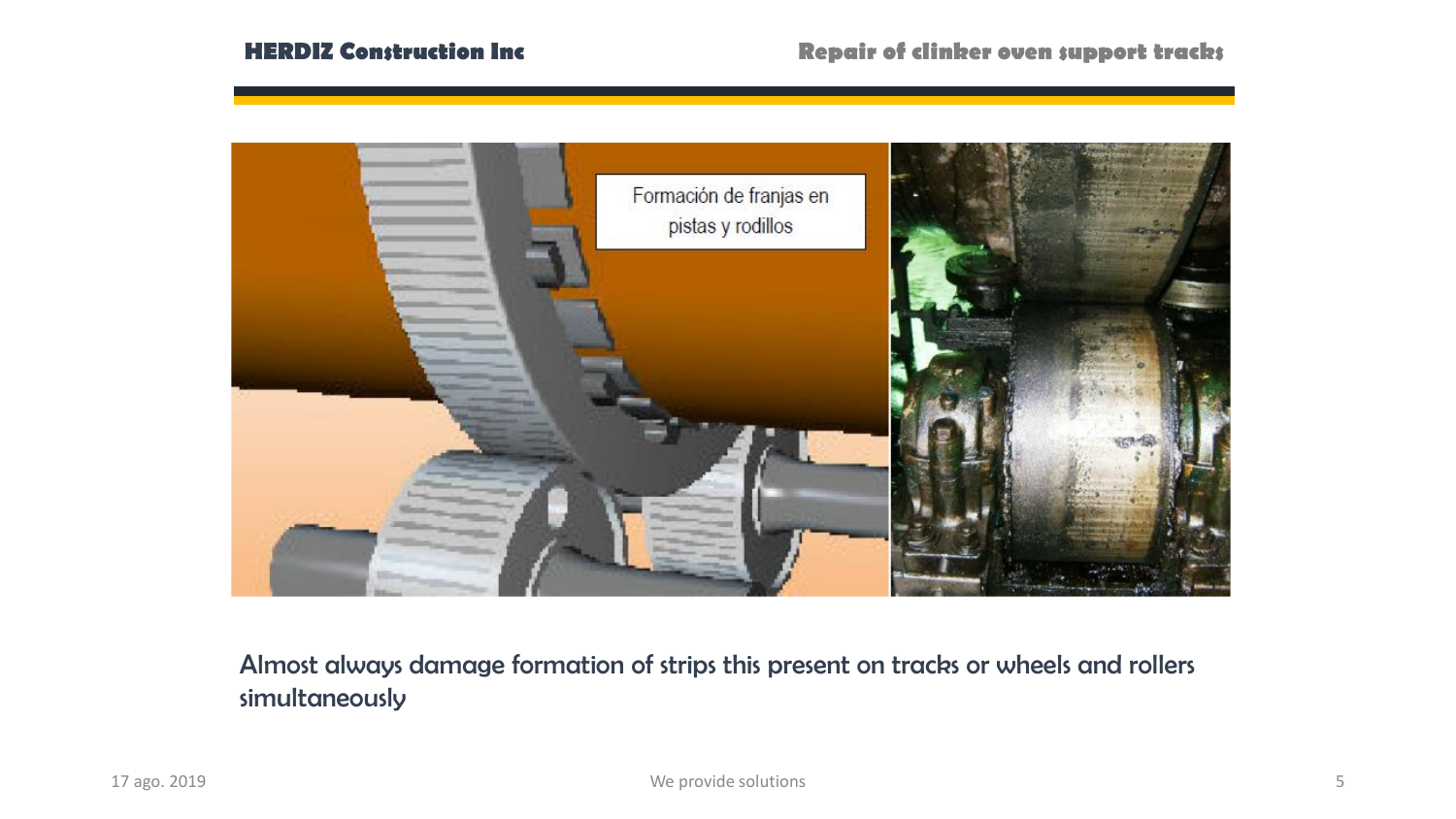![](_page_5_Picture_2.jpeg)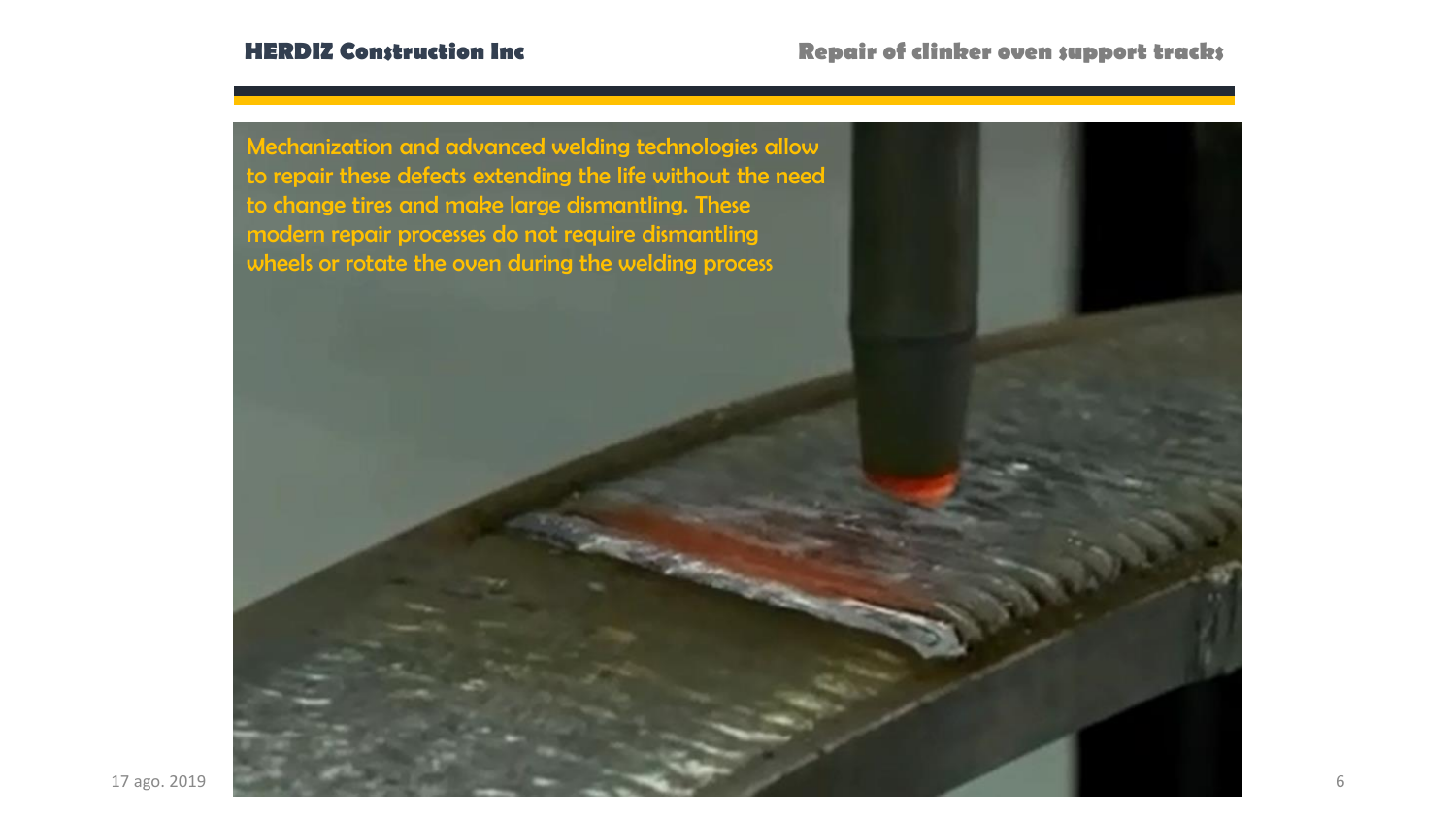#### **HERDIZ Construction Inc**

### **Change of section in Clinker kiln**

![](_page_6_Picture_2.jpeg)

Cut and beveled automated oxifuel of 6 cuts: estimated 8 hours including the positioning of the Rails.

Automated welding of the two (2) joint of cant 'X': estimated 8 hours including the positioning of the Rails.

![](_page_6_Picture_5.jpeg)

![](_page_6_Picture_6.jpeg)